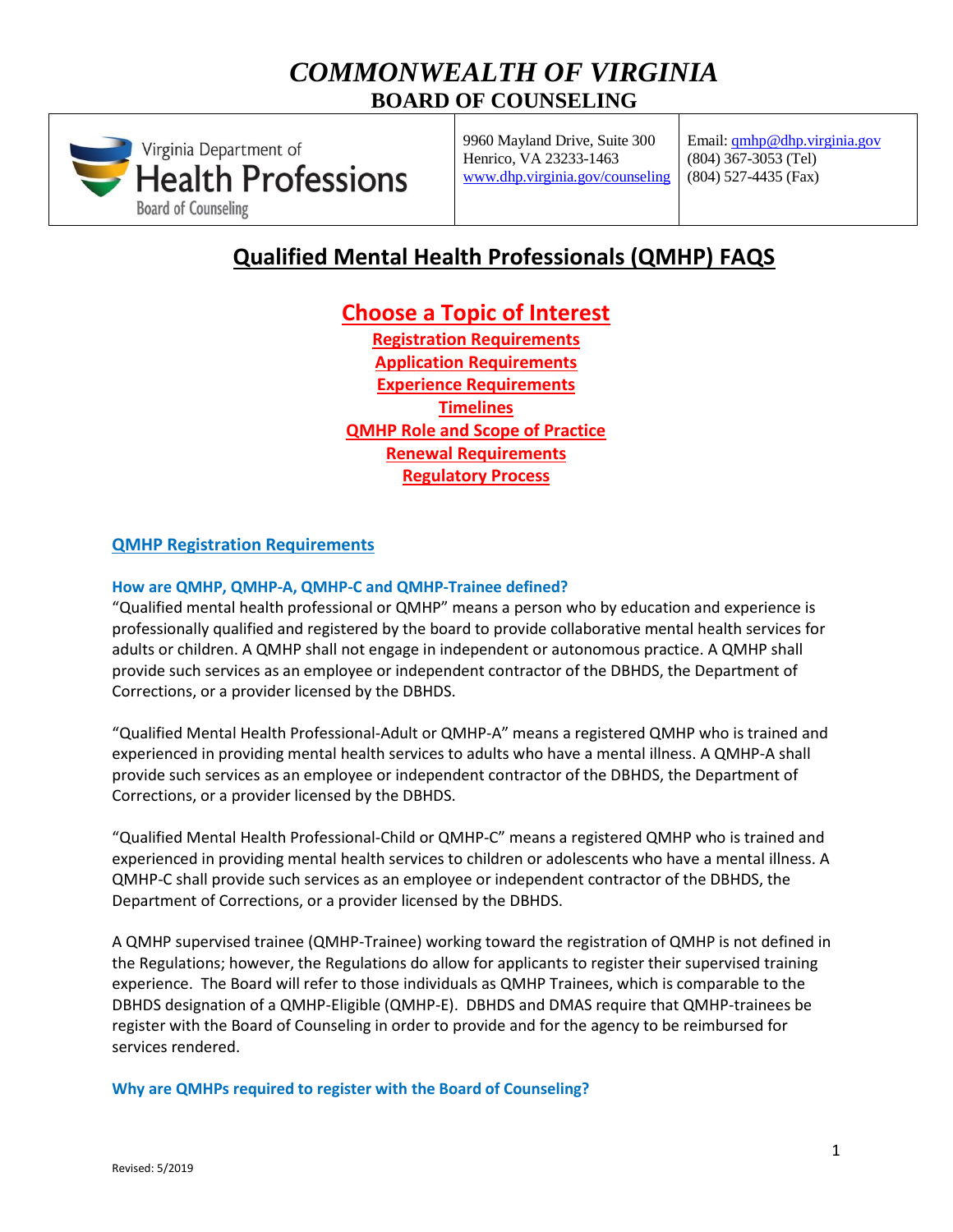During the 2017 General Assembly House Bill 2095 was introduced and passed authorizing the Board of Counseling to register QMHPs and Peer Recovery Specialists. The registration of QMHPs and Peer Recovery Specialists through the Board of Counseling provides accountability and transparency.

### **Are QMHPs required to register with the Board of Counseling in order to provide services?**

Yes. All QMHPs must be approved and registered by the Board in order to provide QMHP type services and for the agency to receive reimbursement for services rendered. This includes QMHP-A, QMHP-C and QMHP-Trainees.

### **Can I apply by grandfather?**

No. The Grandfather provision ended on December 31, 2018. All applicants are now required to apply by initial application and meet the current education and supervised experience requirements as outlined in the Regulations.

### **Do I need to register to become a QMHP if I hold a behavioral health license or if I am under Board approved residency/supervision?**

No. You are not required to register as a QMHP if you hold a LPC, LMFT, LSATP, LMFT, LCSW or LCP license or have been approved as a resident in counseling, resident in marriage and family therapy, resident in substance abuse treatment, resident in psychology or a supervisee in social work.

# **If I was not employed as a QMHP-A prior to December 31, 2017, what are the education and experience requirements to qualify to register as a QMHP-A in Virginia?**

If you have (pick one):

- o Master's degree in psychology, social work, counseling, substance abuse, or marriage and family therapy from an accredited college or university, you need:
	- To submit a transcript
	- Evidence you have had an internship or practicum of at least 500 hours of experience with persons who have a mental illness. (Verification of Internship/Practicum for QMHP form)
- o Minimum of bachelor's degree or higher in a human services or related field from an accredited college, you need:
	- To submit an official transcript
	- Evidence of 1,500 hours of supervised experience obtained within the past 5 years (hours with adults with mental illness during an internship or practicum can be considered as part of the 1,500 hours of supervised experience requirement)
- o Bachelor's degree or higher from an accredited college in an unrelated field, you need:
	- To submit an official transcript
	- 15 semester credits or 22 quarter hours in a human services field
	- 3,000 hours of supervised experience to be obtained within the past 5 years
- o License as a registered nurse in Virginia, you need:
	- 1,500 hours of supervised experience to be obtained within a with in the past 5 years
- o License as an occupational therapist in Virginia, you need:
	- 1,500 hours of supervised experience to be obtained within the past five years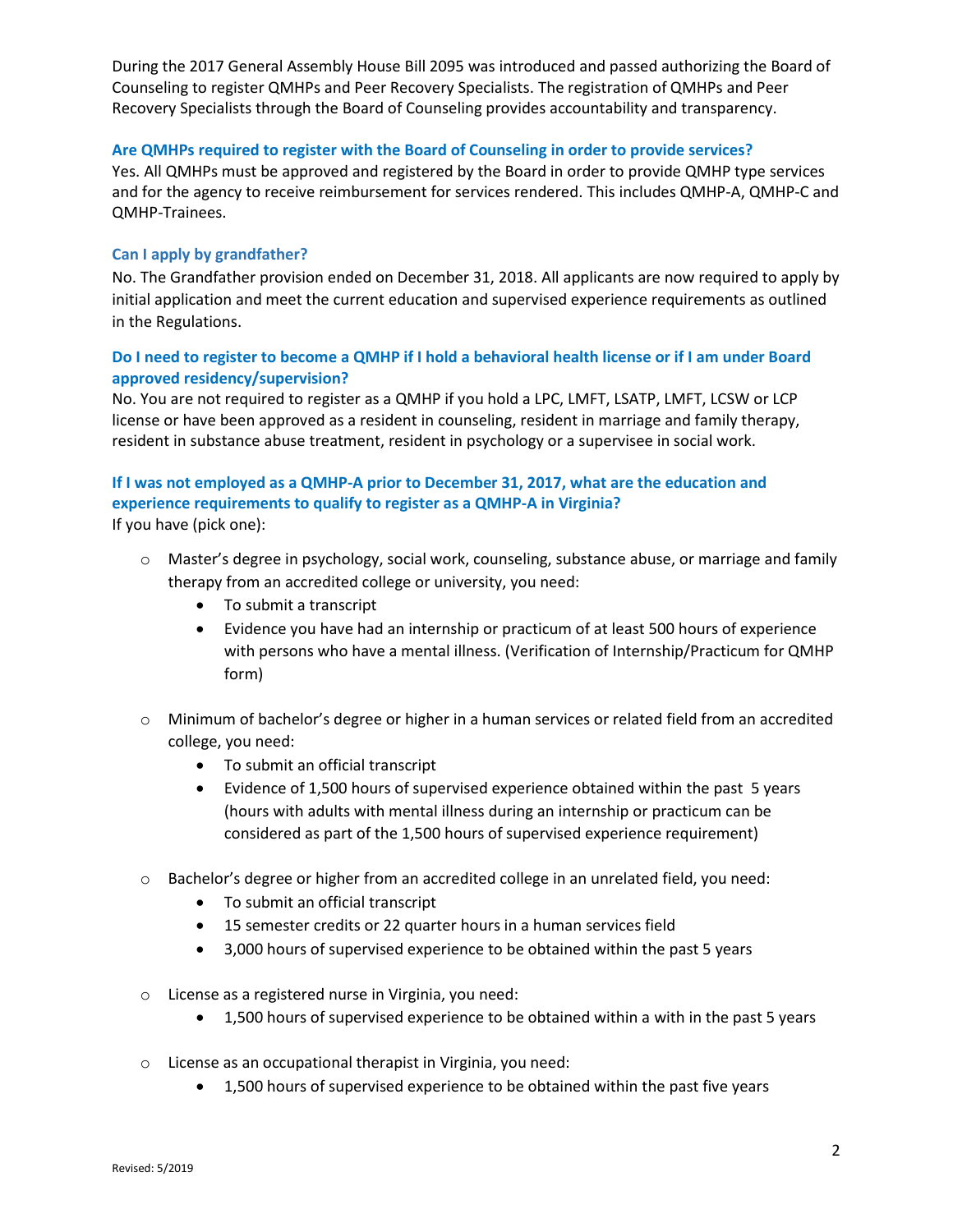## **If I was not employed as a QMHP-C prior to December 31, 2017, what are the education and experience requirements to qualify to register as a QMHP-C in Virginia?**

If you have (pick one):

- o Master's degree in psychology, social work, counseling, substance abuse, or marriage and family therapy from an accredited college or university, you need:
	- To submit an official transcript
	- Evidence you have had an intern or practicum of at least 500 hours of experience with persons who have a mental illness. (Verification of Internship/Practicum for QMHP form)
- $\circ$  Minimum of bachelor's degree or higher in a human services or in special education from an accredited college, you need:
	- To submit an official transcript
	- Evidence of 1,500 hours of supervised experience obtained within the past 5 years (hours with children or adolescents with mental illness during an internship or practicum can be considered as part of the 1,500 hours of supervised experience requirement)
- o License as a registered nurse in Virginia, you need:
	- 1,500 hours of supervised experience to be obtained within the past 5 years
- o License as an occupational therapist in Virginia, you need:
	- 1,500 hours of supervised experience to be obtained within the past 5 years

### **Does a person need to register as a QMHP Trainee in order to count supervised experience hours toward QMHP-C or QMHP-A?**

Effective January 1, 2019, DBHDS require all QMHP Trainees (QMHP-Es) to be registered with the Board in order to provide services. Additionally, DMAS requires that all QMHP-Trainees be registered with the Board in order for the agency to be reimbursed for your services.

### **Does QMHP-Trainee receive a registration card in the mail?**

No. Only QMHP-A and QMHP-Cs receive a registration card in the mail. QMHP-Trainees receive an approval email regarding their approval as a QMHP-Trainee. Verification of trainee status can be found on th[e License Lookup](https://dhp.virginiainteractive.org/Lookup/Index) function of the Department of Health Professions website

### **Who can supervise a QMHP Trainee (QMHP-E) toward registration as a QMHP-A or QMHP-C?**

The Regulations state that supervision must consist of face-to-face training in the services until the supervisor determines competency in the provision of such services, after which supervision may be indirect in which the supervisor is either on-site or immediately available for consultation with the person being trained.

Additionally, currently the Regulations state that a Virginia licensed mental health professional (LMHP) or a person under supervision who has been approved by the Boards of Counseling, Psychology, or Social Work as a pre-requisite for licensure can supervise QMHP Trainees toward registration.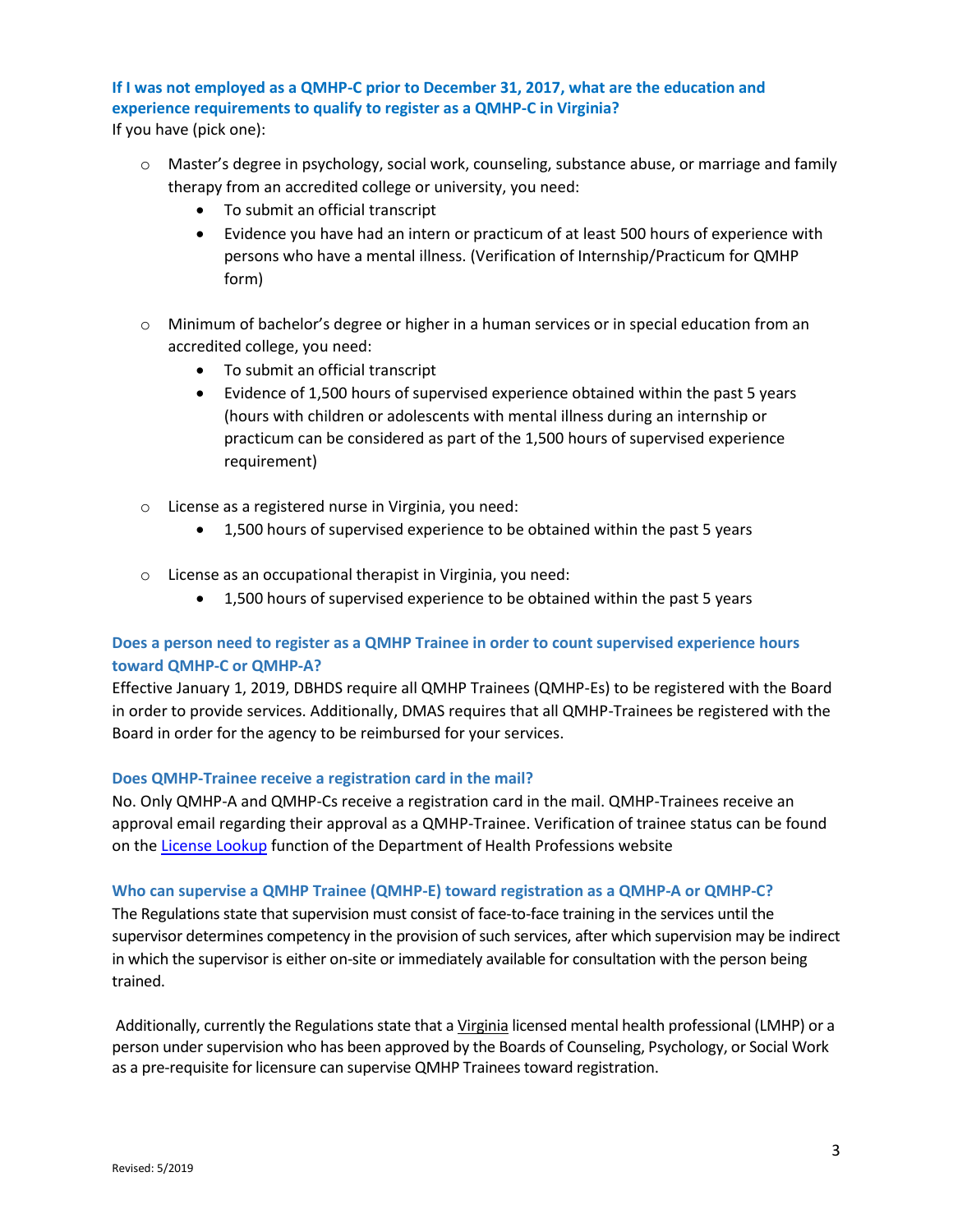A licensed mental health professional (LMHP) is identified as a Licensed Professional Counselor (LPC), Licensed Marriage and Family Therapist (LMFT), Licensed Substance Abuse Treatment Practitioner (LSATP), Licensed Clinical Social Worker (LCSW), Licensed Clinical Psychologist (LCP), Physician, Certified Psychiatric Clinical Nurse Specialist(PMHNP), Licensed Psychiatric/Mental health Nurse Practitioner, Board Certified Behavioral Analyst (BCBA). In addition, a Resident in Counseling, Resident in Psychology, or Supervisee in Social Work can supervise at QMHP-Trainee toward registration.

"Mental health professional" means a person who by education and experience is professionally qualified and licensed in Virginia to provide counseling interventions designed to facilitate an individual's achievement of human development goals and remediate mental, emotional, or behavioral disorders and associated distresses which interfere with mental health and development.

### **Can an experienced QMHP supervise a QMHP-Trainee toward registration as a QMHP-A or QMHP-C?**

No, a QMHP is not considered a licensed mental health professional (LMHP). The Regulations require that a Virginia licensed mental health professional (LMHP) or a person under supervision who has been approved by the Boards of Counseling, Psychology, or Social Work as a pre-requisite for licensure supervise QMHP Trainees. LMHPs are Licensed Professional Counselor (LPC), Licensed Marriage and Family Therapist (LMFT), Licensed Substance Abuse Treatment Practitioner (LSATP), Licensed Clinical Social Worker (LCSW), Licensed Clinical Psychologist (LCP), Physician, Certified Psychiatric Clinical Nurse Specialists (PMHNP), Licensed Psychiatric/Mental health Nurse Practitioner, Board Certified Behavioral Analyst (BCBA), Resident in Counseling, and Resident in Psychology or Supervisee in Social Work.

### **Can an out-of- state licensed mental health professional supervise experience toward registration as a QMHP-A or QMHP-C?**

No. Currently the Regulations require that a license mental health professional be licensed in Virginia.

### **Can supervised experience over 5 years ago be considered?**

No. The Regulations required that the experience be obtained within a five-year period immediately preceding application for registration. For example, if you submitted your online application on 4/1/2019, all of your supervised experience must be obtained after 4/1/2014. Supervised hours prior to 4/1/2014 could not be considered toward QMHP registration.

### **Is a supervisor required to supervise the day-to-day services provided by a QMHP Trainee?**

A qualified supervisor is required to provide face-to-face training in the services of a QMHP Trainee (QMHP-E) until the supervisor determines competency, after which supervision may be indirect in which the supervisor is either on-site or immediately available for consultation with the person being trained.

### **How do I know if my current degree qualifies as a human services or related field?**

The Board of Counseling has approved a guidance document to list human services and related degrees. Guidance Document 115-8 can be found on the website at: *[https://www.dhp.virginia.gov/counseling/counseling\\_guidelines.htm.](https://www.dhp.virginia.gov/counseling/counseling_guidelines.htm)* 

### **Is a degree in Sociology considered a human services degree?**

On February 9, 2018, the Board voted to allow the addition of Sociology to the human services and related approved degrees until May 31, 2021.

### **Can I qualify to register as a QMHP-C if I have a bachelor's degree in an unrelated field?**

No, QMHP-C is considered a specialty, and therefore an unrelated degree is not currently an option.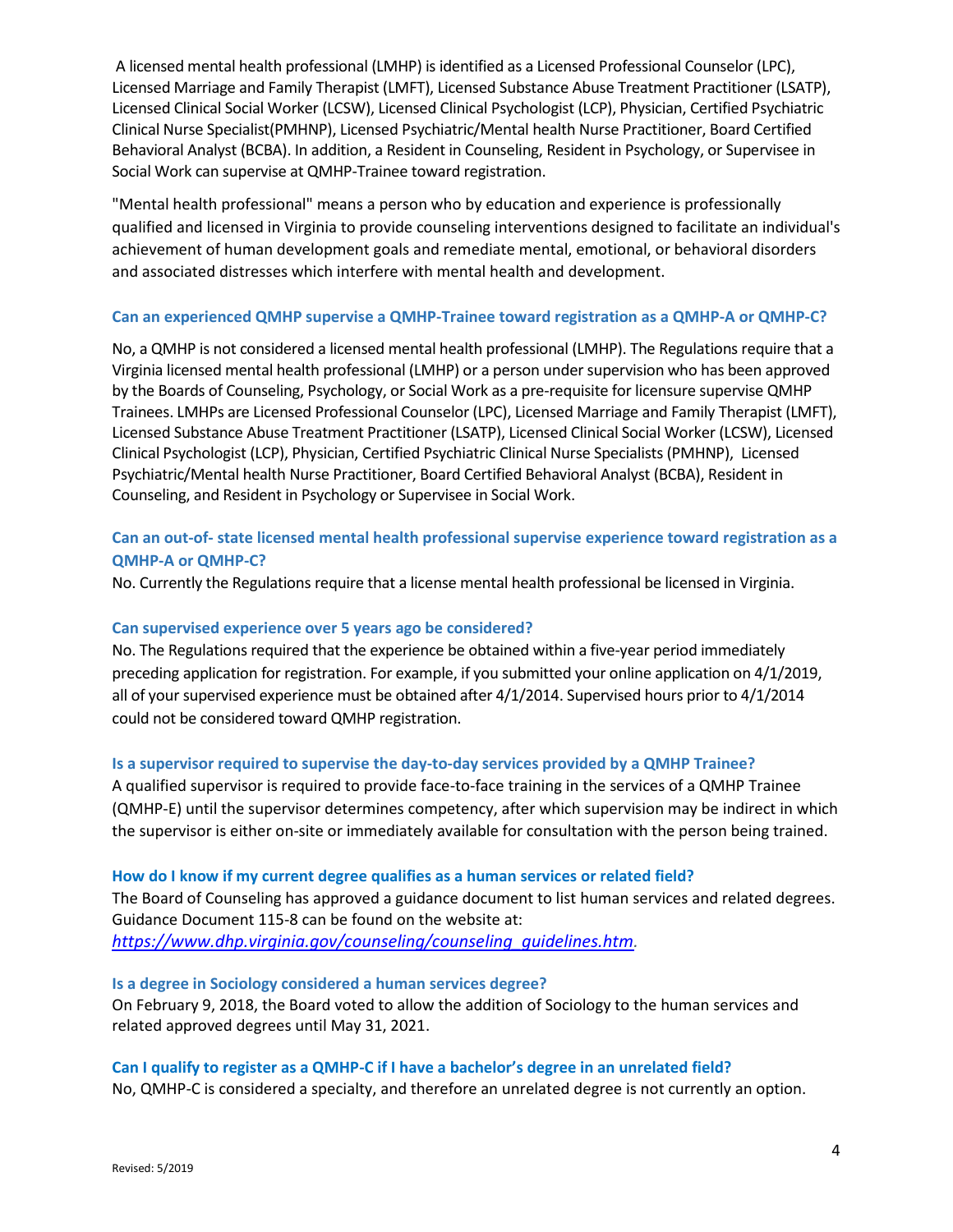### **If staff have dual qualifications (both QMHP-A and QMHP-C), will they need to register those separately and pay two application fees?**

Yes, persons who are both a QMHP-A and QMHP-C will need to apply for both registration types.

### **Can a person who is a QMHP-A qualify to also register as a QMHP-C (or vice versa) without having to meet the same supervised training experience requirements with a different population?**

No. The Regulations are currently written to require a person who has met the supervised training experience requirements for one population to repeat the supervised training experience requirements but with the other population. The Regulations as currently written base the required competencies on experience with specific populations – either adults or children and adolescents.

### **Will Qualified Paraprofessional in Mental Health (QPPMH) be required to register with the Board of Counseling?**

No. Currently only QMHP-A's and QMHP-C's are required to register with the Board. You should contact DBHDS for the requirements for QPPMH.

### I**f I am a LMSW, LSW, CSAC or CSAC-A do I need to register as a QMHP?**

Yes. If you are going to be providing QMHP type services, you must meet the requirements outlined in the Regulations and register with the Board for QMHP-A, QMHP-C or QMHP-Trainee.

## **Where can I find the information on billing for services or Individual Service Plans (ISPs)?**

Please refer to DMAS and DBHDS requirements and regulations.

### <span id="page-4-0"></span>**Application Requirements**

### **What types of applications are available and what are the differences?**

- The **QMHP-Trainee** application is for those who are starting or are currently accruing supervised experience towards QMHP-A and/or QMHP-C. (Comparable to the DBHDS and DMAS designation QMHP-Eligible or QMHP-E)
- The **QMHP-A** application is used for those who have the required education and have completed their supervised experience with adults with mental illness and are registering to become a QMHP-A.
- The **QMHP-C** application is used for those who have the required education and have completed their supervised experience with children and adolescents with mental illness and are registering to become a QMHP-C.

### **How do I print out the forms that are required for the application?**

Instructions and forms such as the verification of supervised experience and verification of internship can be printed during the **Online application process. QMHP** forms are also available on the website under "Applications & Forms".

### **What are the application fees?**

Application fees can be found on th[e fees](https://www.dhp.virginia.gov/counseling/counseling_fees.htm) page of the Board of Counseling website.

### **Can I fax or email my supplemental documentation to complete my application to the Board?**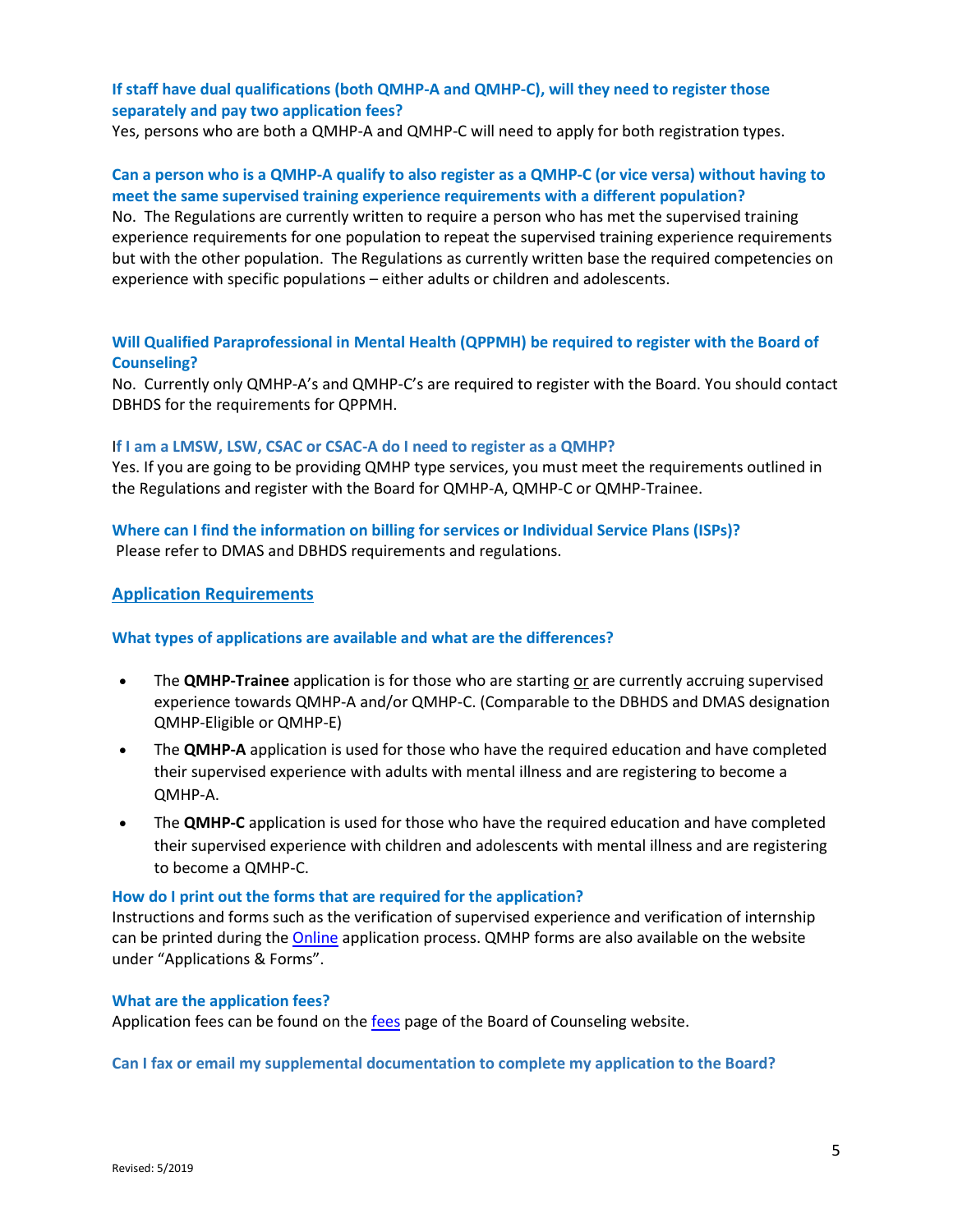Yes, you can fax or email your supplemental documentation to the Board at (804) 527-4435 or gmhp@dhp.virginia.gov. Please note that official transcripts must be original and mailed into the Board or sent directly from the school to the Board by secured electronic means.

### **Will the Board accept a copy or an unofficial transcript?**

No. All transcripts must be mailed to the Board or received directly from the university by secured electronic methods such as eSCRIPT-SAFE or Parchment.

#### **Will the Board accept paper applications?**

No. All applications must be submitted online via th[e online application](https://www.dhp.virginia.gov/counseling/QHMPapplicants.htm) webpage.

#### **How to I pay for the application?**

All applications fees must be paid online during the online application process. Checks or money orders cannot be considered. The online application does not download to the Board of Counseling portal until the online application is completed and the fee is paid online.

#### **Will the Board accept outdated forms?**

No. You must submit the current version of the forms in order to be considered.

#### **Will the Board review my education prior to sending in a complete application?**

No. You must submit a complete application packet (including the application fee) in order for your education and/or supervised experience to be evaluated.

#### **Do I need to continue to work at the same agency if I have variance?**

No. If the Board approved your registration for QMHP-A or QMHP-C, you have met the requirement and are not prohibited from changing employment.

### **What resources are available to help me with the online application?**

Please refer to the [Online Application Handbook](https://www.dhp.virginia.gov/Forms/counseling/Online_Application_Handbook_QMHP.pdf) for detailed information on how to submit an online application. If you are experiencing technical issues, please contact the DHP Call Center at (804) 367- 4444.

#### **How long is my application valid?**

An incomplete application can be held for up to one year.

### **If I do not qualify for registration or change my mind about registering, can I receive a refund?** No. All application fees are non-refundable and non-transferable.

### **Do the Verification of Internship/Practicum form and Verification of Supervised Experience form need to be mailed into the Board?**

No. This form can be emailed or faxed to the Board.

#### **Will I be approved if I have a criminal conviction?**

All applications are reviewed on a case-by-case basis. You should refer to Guidance Document 115-2: [Impact of Criminal Convictions, Impairment and Past History on Licensure or Certification, revised](https://www.dhp.virginia.gov/counseling/guidelines/115-2.doc)  [February 9, 2018](https://www.dhp.virginia.gov/counseling/guidelines/115-2.doc)

The following information will be requested from an applicant with a criminal conviction:

A certified copy of all conviction orders (obtained from the courthouse of record);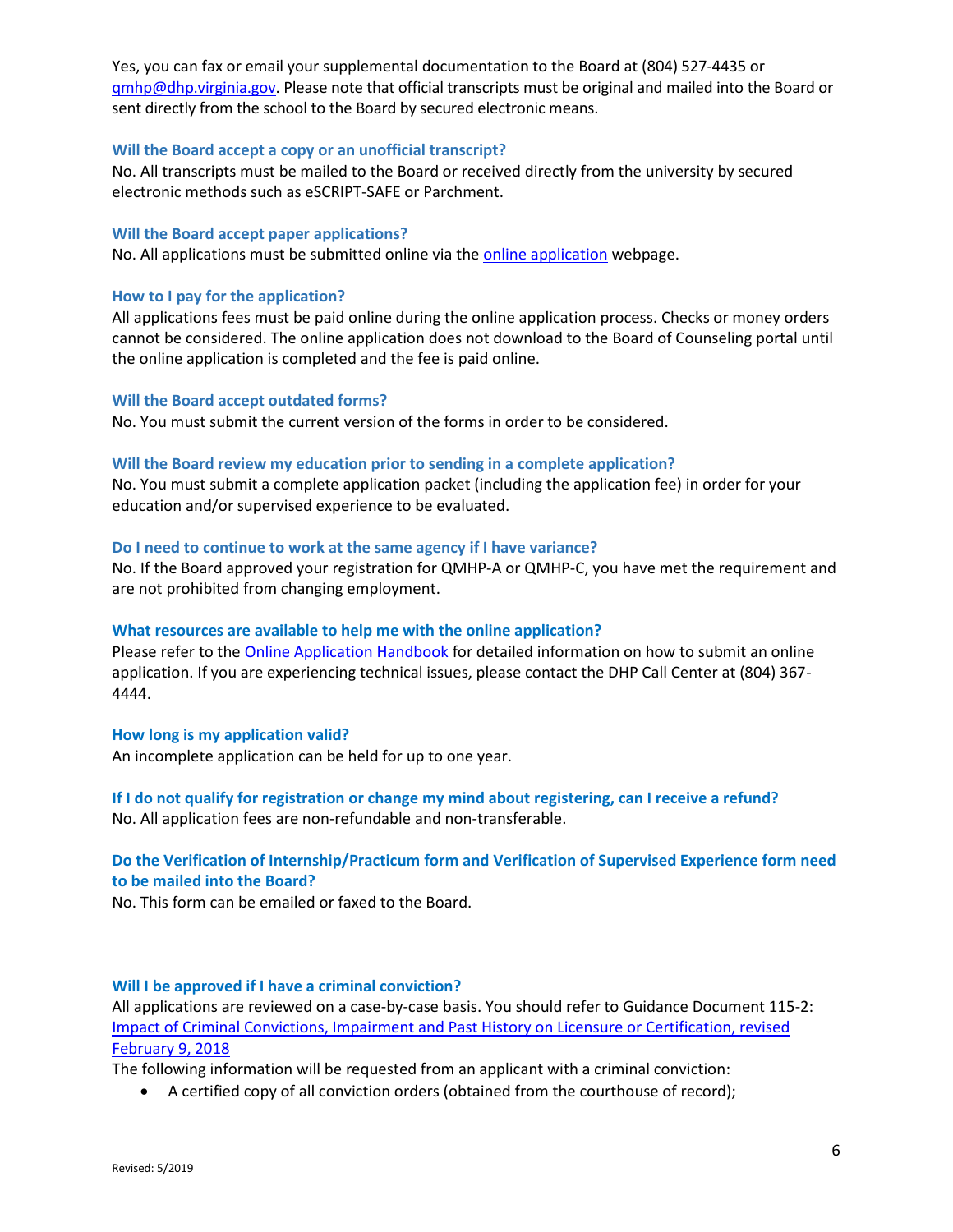- Evidence that all court ordered requirements were met (i.e., letter from the probation officer if on supervised probation, paid fines and restitution, etc.);
- A letter from the applicant explaining the factual circumstances leading to the criminal offense(s); and
- Letters from employers concerning work performance (specifically from Counseling-related employers, if possible).

If a certified copy of your conviction orders is not available from the courthouse of record (conviction over 10 years old), then you must submit an original state police background report from the state in which you were convicted in lieu of the court documentation. All other information will still be required.

### **Will the Board conduct audits?**

The Board may audit applicants that applied for QMHP by grandfather. If the registrant is audited, they will be required to submit evidence that their education and supervised training met DBHDS's requirements prior to December 31, 2017.

### **What is the mailing address for the Board of Counseling?**

Our mailing address is: 9960 Mayland Drive, Suite 300, Henrico, Virginia 23233

### **How do I notify the board office of an address change and/or name change?**

Address changes must be made online through the [Online Licensing](https://www.dhp.virginia.gov/mylicense/renewalintro.asp) website.

QMHP-A, QMHP-C or QMHP-Trainees may submit a name change in writing using the Name/Address [Change Form.](https://www.dhp.virginia.gov/counseling/counseling_forms.htm) All name changes must be accompanied by a marriage license, divorce decree, or court order.

### **How may I obtain a duplicate copy of my registration?**

Duplicate copy of your registration can be ordered online through the [Online Licensing](https://www.dhp.virginia.gov/mylicense/renewalintro.asp) website for a fee of \$10.00.

### **How do I check the status of my application?**

You may click on the [Check Application Status](https://www.dhp.virginia.gov/counseling/counseling_app_status.htm) link on the left hand side of the Counseling page to check the status of your pending application. You are able to download supporting documentation from this link and/or ensure that all documentation has been received by the Board. It will also provide information on the processing times for your application.

### <span id="page-6-0"></span>**Experience Requirements**

### **In order to qualify to register as a QMHP, does the Board require that the supervised training experience be pre-approved and registered with the Board?**

No, a person who has met the education and experience requirements to qualify to register as a QMHP, only has to provide documentation of meeting those requirements. The Board of Counseling does not require that the supervised training experience be pre-approved and registered.

However, the Board allows applicants the ability to register their supervised training experience if they so choose. The Board will refer to those individuals as QMHP Trainees, which is comparable to the DBHDS designation of a QMHP-Eligible (QMHP-E).

**Within an agency structure, can some service areas be supervised by QMHPs?**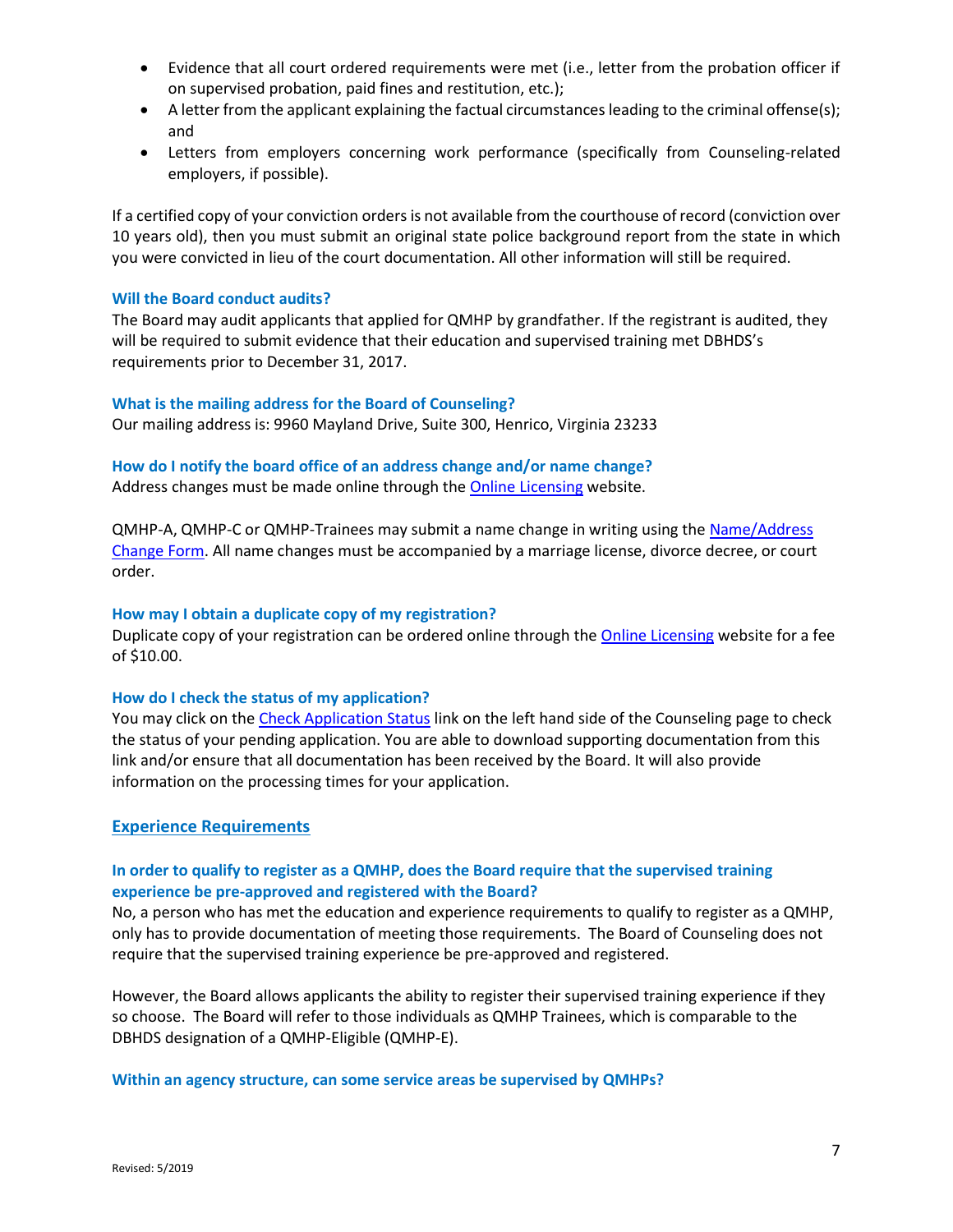Supervision of collaborative mental health services must be by a licensed person or a person under supervision, that has been approved by the Boards of Counseling, Psychology, or Social Work as a prerequisite for licensure. Currently there is no limitation to the number of individuals a licensee or person under supervision can supervise.

The assessment and development of a service plan must be completed and directed by a licensed mental health professional, but the QMHP can implement the plan. A QMHP is not allowed to deliver services outside of the service plan that is being directed by the licensed professional. In practice this means that a licensed professional directs the service plan, which can be through the assessment process of identifying needs to be incorporated into the service plan. The service plan shall directly reflect what was found and recommended by the licensed professional. DBHDS regulations indicate that the service plan can be signed by the person implementing the plan - which could be a QMHP if the services recommended by the licensed professional are rehabilitative support services. All services also require an assessment before they can be delivered.

### <span id="page-7-0"></span>**Timelines**

#### **How long will it take for my application for registration to be approved?**

The Board of Counseling follows the Department of Health Professions' performance standards and processes complete applications within 30 days.

DMAS requires all QMHPs, including QMHP Trainees (QMHP-E), be approved and registered with the Board of Counseling in order to receive reimbursement for services. Additionally, DBHDS requires that a QMHP, including QMHP-Trainees, be approved and registered with the Board of Counseling prior to providing client services. Registrants will be given a registration number once approved and registered with the Board.

#### **Does the Board of Counseling use or define the term QMHP-E?**

No. The term QMHP-E is used by DMAS and DBHDS only. The Board of Counseling refers to individuals under Board approved supervised experience toward the registration of QMHP as a QMHP-Trainee.

### **Can an agency begin to utilize a staff person (have the employee begin to provide services and bill for these services) once the registration application is submitted, or will the agency have to wait until the Board registers the QMHP or the QMHP Trainee?**

No, the QMHP or QMHP Trainee must be registered with the Board before the person can provide services and bill for those services.

#### **How does my employer verify my registration?**

State health regulatory boards, employers, insurance providers and citizens seeking verification of current registration status in the Commonwealth of Virginia should obtain this information via License [Lookup.](https://dhp.virginiainteractive.org/Lookup/Index) The registration paper will not longer provide an expiration date. The public should refer t[o License](https://dhp.virginiainteractive.org/Lookup/Index) Lookup on the Department of Health website to verify up to date registration and discipline information.

#### <span id="page-7-1"></span>**QMHP Role and Scope of Practice**

#### **Is the QMHP credential a license?**

No. The QMHP-A and QMHP-C credential is a registration and **not** a license.

### **Can a QMHP practice independently?**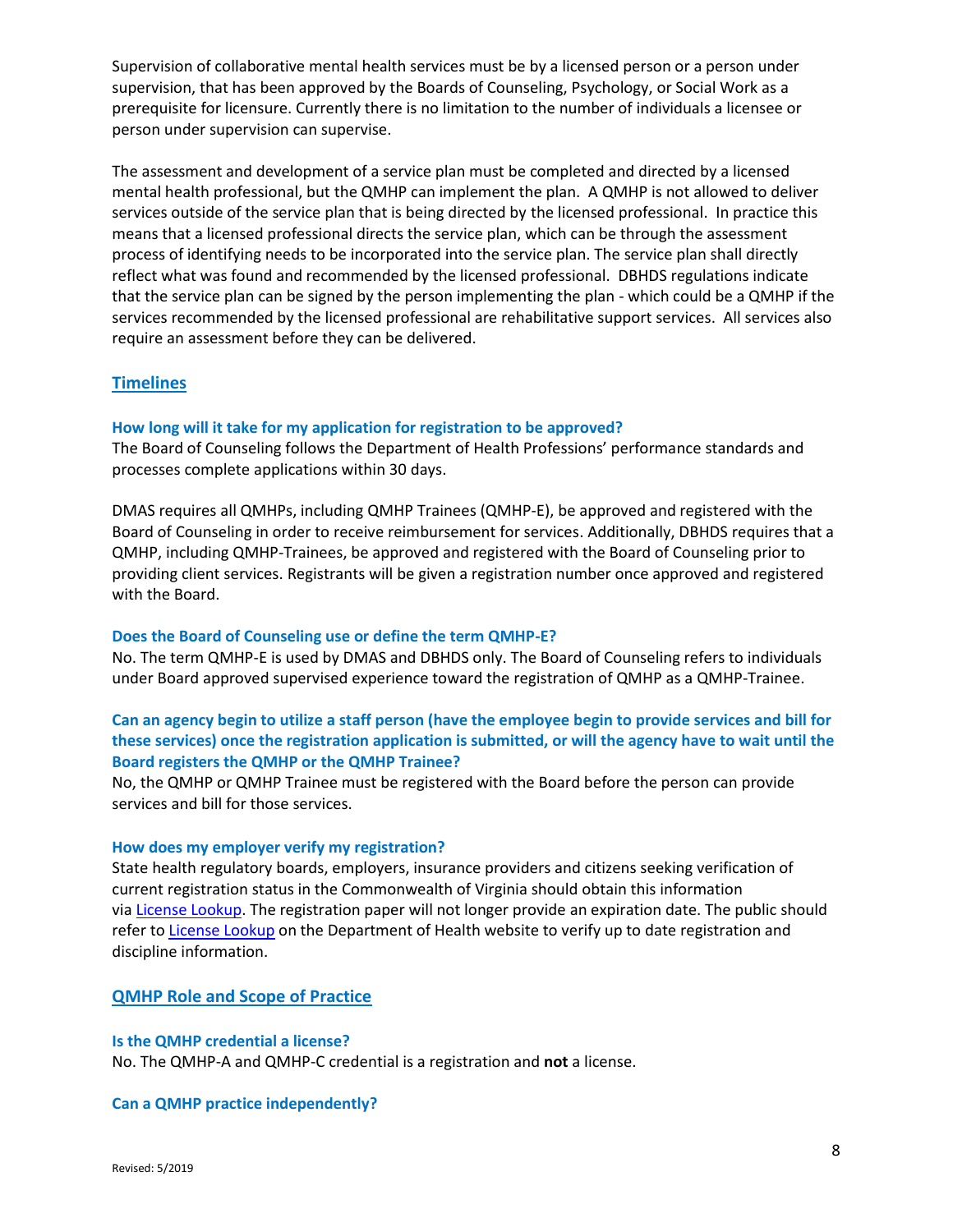No, a QMHP may not engage in independent or autonomous practice. A QMHP shall provide such services as an employee or independent contractor of the Department of Behavioral Health and Developmental Services, the Department of Corrections, or a provider licensed by the Department of Behavioral Health and Developmental Services.

### **Can a QMHP provide counseling?**

A QMHP cannot legally perform counseling or apply the principles, standards and methods of the counseling profession.

A QMHP cannot refer to themselves as a counselor.

### **What services can a QMHP provide?**

The purpose of a QMHP is to provide services, as part of a treatment team, to individuals who have significant functional impairments and the inability to perform the following tasks:

- Remember important things
- Find solutions to day-to-day problems
- Understand and comprehend what people are saying
- Start and maintain a conversation
- Wash self, dress, or be alone in the home for a few days
- Remember to eat
- Make or maintain friendships
- Deal with people you don't know
- Take care of household responsibilities/pay bills
- Maintain employment/stay in school
- Recognize danger
- **•** Provide education materials
- Monitor individual needs or potential changes in needs
- Monitor ability to apply learned coping skills
- Communicate back to treatment team on individual status, needs, utilization of skills, or changes

The goal of a QMHP and the treatment team is to increase psychosocial functioning by reducing functional impairments. Clinical services are provided only by licensed mental health professionals, or individuals under board-approved clinical supervision as a prerequisite to licensure (i.e. Resident in Counseling, Resident in Counseling, Resident in Marriage and Family Therapy, Resident in Substance Abuse Treatment, Supervisee in Social Work, Resident in Clinical Psychology)

Specifically, the role of a QMHP is to provide:

- A model of appropriate behavior;
- Skills training in communication, anger management, peer relations, daily living, problem solving, and impulse control;
- **•** Service collaboration and coordination;
- Psychoeducation; and,
- Medication education.

### **What are some examples of the types of services a QMHP-A can provide?** Mental Health Skill Building Services (MHSS)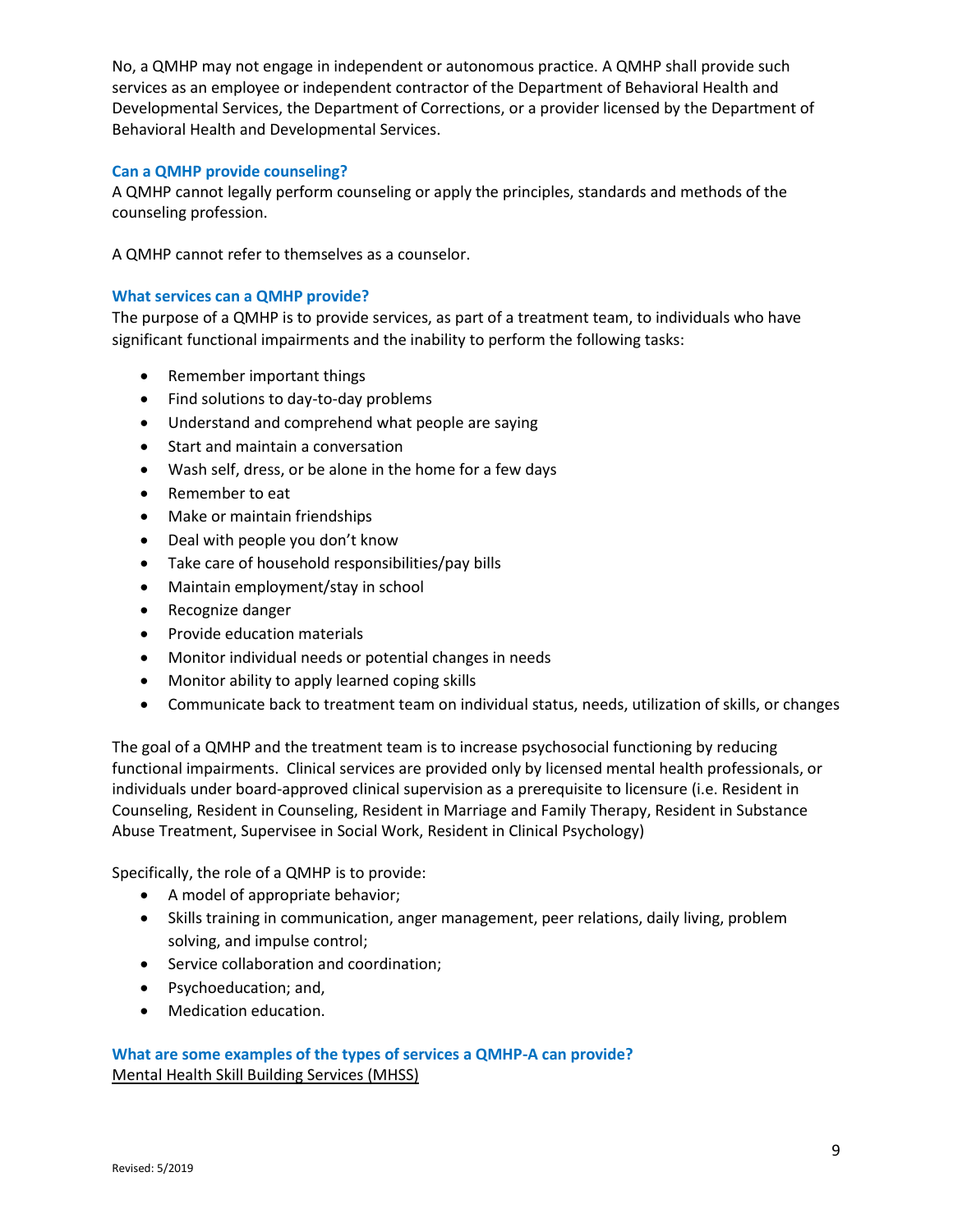Goal directed training to enable individuals to achieve and maintain community stability and independence in the most appropriate, least restrictive environment. Includes goal directed training in the following areas:

- Functional skills and appropriate behavior related to the individual's health and safety
- Activities of daily living, ad use of community resources
- Assistance with medication management
- Monitoring health, nutrition, and physical condition

### Day Treatment/Partial Hospitalization

Structured programs of activity or training services for adults with an intellectual disability or a developmental disability, in a nonresidential community-based setting. They are designed to enhance:

- Self-care and hygiene; eating; toileting
- Task learning
- Community resource utilization
- Environmental and behavioral skills
- Social skills
- Medication management
- Prevocational skills
- Transportation skills

### Crisis Stabilization

Collaborative treatment to non-hospitalized individuals experiencing an acute crisis that may jeopardize their current community living situation. Services are intended to avert hospitalization or rehospitalization. The treatment team's goal is to stabilize individuals in crisis and mobilize the resources of the community support system, family members, and others for ongoing rehabilitation and recovery.

### Psychosocial Rehabilitation

A program of two or more consecutive hours per day provided to groups of adults in a nonresidential setting. This service provides education to teach the individual about mental illness, substance abuse, and appropriate medication to avoid complication and relapse and opportunities to learn and use independent skills and to enhance social and interpersonal skills within a consistent program structure and environment. Psychosocial rehabilitation includes:

- Skills training
- Peer support
- Vocational rehabilitation
- Community resource development oriented toward empowerment, recovery, and competency.

### **What are some examples of the types of services a QMHP- C can provide?**

A QMHP-C can provide all of the services allowed by a QMHP-A, as well as the following:

### Intensive In-Home Services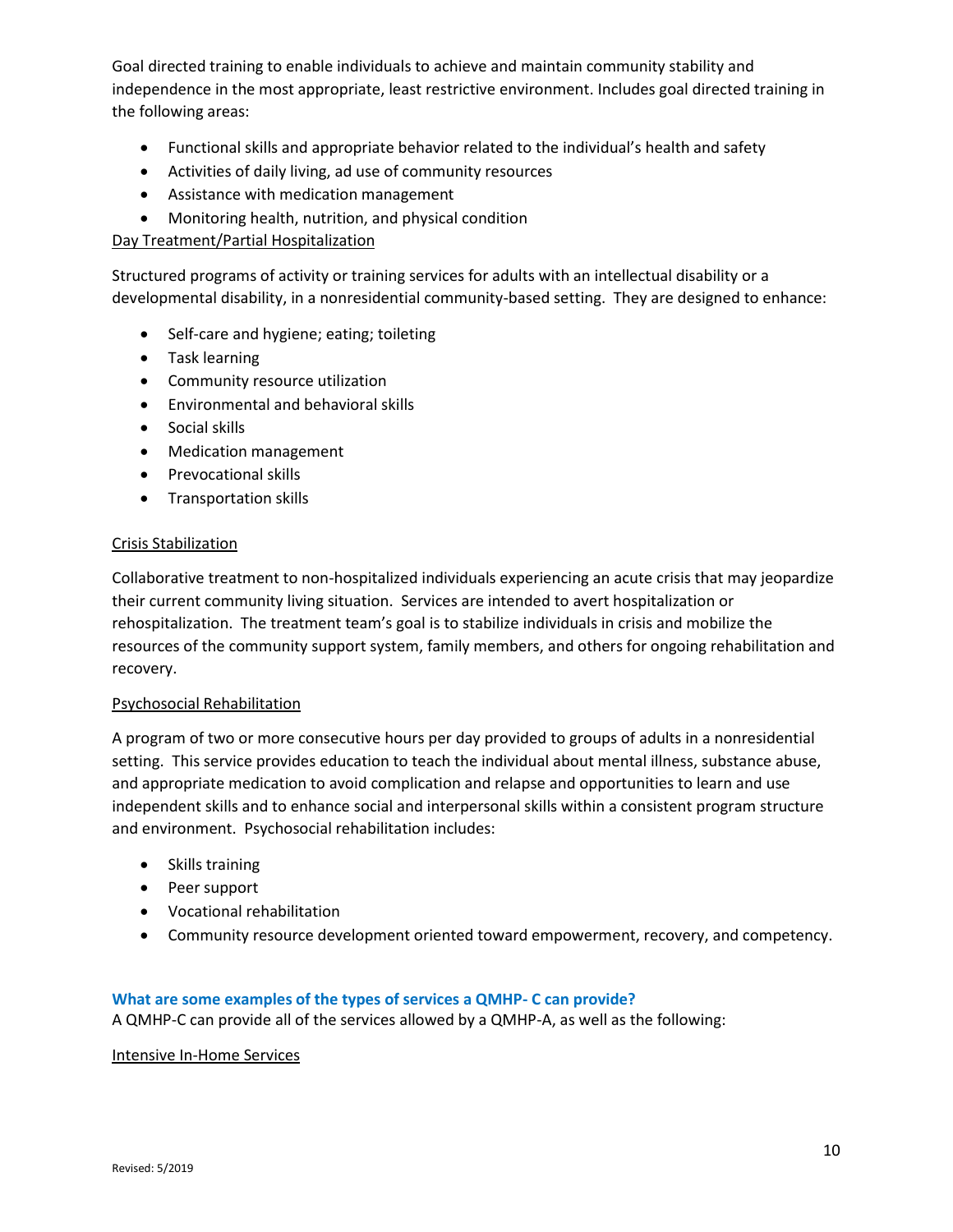Intensive In-Home means family preservation interventions for children and adolescents who are at risk of being moved to out-of-home placement, or who is being transitioned back home from an out-ofhome placement. These services are provided by a treatment team. Services provided by a QMHP may include:

- Life, parenting, and communication skills
- Anger management skills
- Case management
- Coordination with other services and providers

### Therapeutic Day Treatment – Children and Adolescents (TDT)

TDT is a treatment program that combines psychotherapeutic interventions with education and mental health or substance abuse treatment. Services provided by a QMHP may include:

- Medication education and management
- Education to learn and use daily living skills and to enhance social and interpersonal skills
- Case management
- Coordination with other services and providers.

### <span id="page-10-0"></span>**Renewal Requirements**

### **Are QMHP-As and QMHP-Cs required to renew their registrations?**

Yes, an individual holding a QMHP-A and QMHP-C must renew their registration by June 30<sup>th</sup> of each year. QMHP-Trainees are not required to renew.

#### **Are QMHPs required to complete continuing education for their first renewal?**

No. Completion of continuing education is not required for the first renewal following initial registration in Virginia.

#### **What are the continuing education requirements to renew QMHP registration?**

QMHPs are required to complete a minimum of eight contact hours of continuing education for each annual registration renewal. A minimum of one of these hours must be in a course that emphasizes ethics. Continuing competency activities must focus on increasing knowledge or skills in areas directly related to the services provided by a QMHP.

The following organizations, associations, or institutions are approved by the board to provide continuing education provided the hours are directly related to the provision of mental health services:

1. Federal, state, or local governmental agencies (this includes agencies that are licensed by DBHDS), public school systems, or licensed health facilities; and

2. Entities approved for continuing education by a health regulatory board within the Department of Health Professions such as but not limited to The American Psychological Association (APA), National Board for Certified Counselors (NBCC), American Counseling Association (ACA), National Association of Social Workers (NASW), and NAADAC.

### **Will QMHPs who register in 2018, be required to renew on June 30th, 2019?**

Yes. QMHPs who register in 2018 will be required to renew their registration on or before June 30, 2019. All registrants will get at least 6 months of registration from the time they are approved before they have to renew.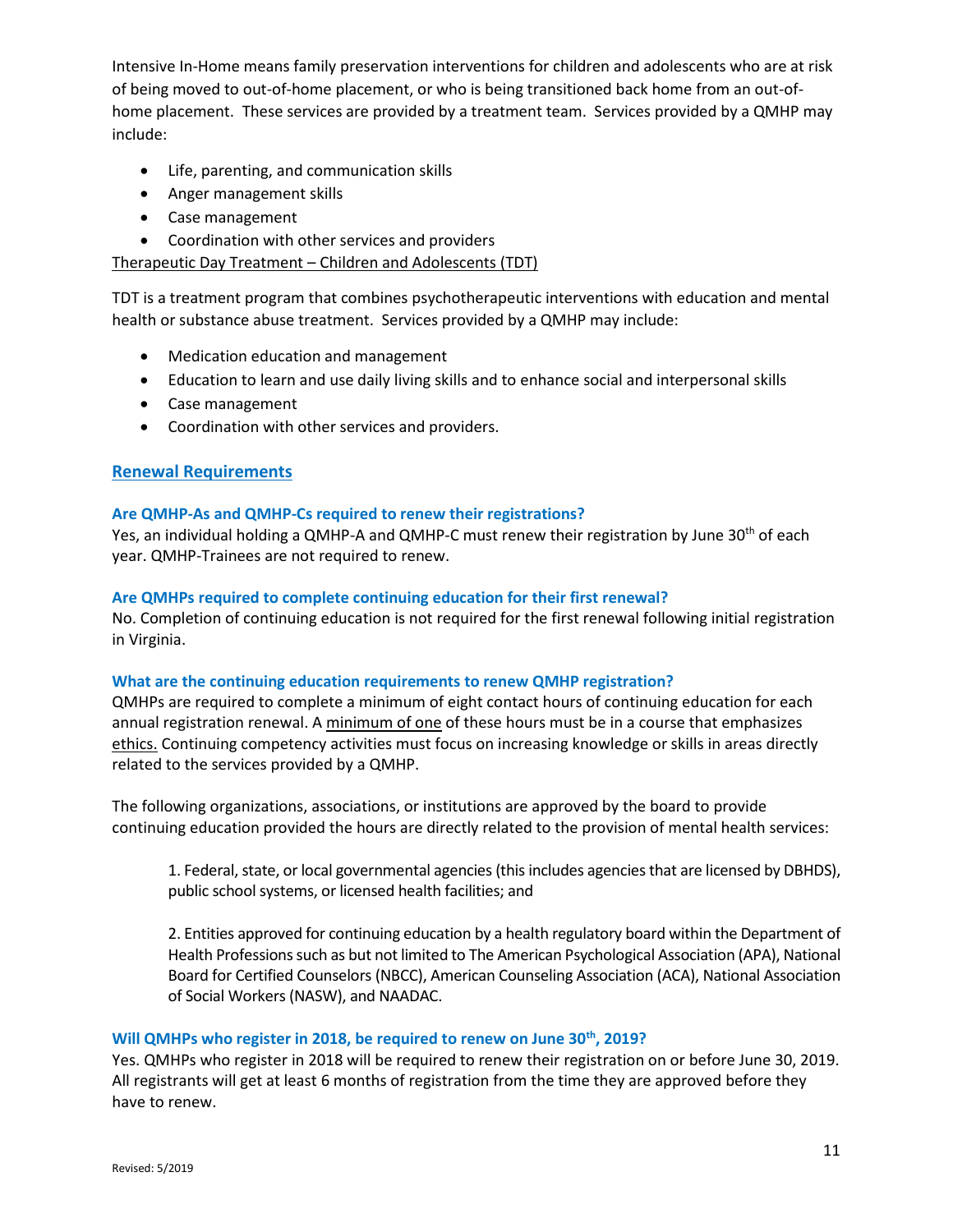#### **What are the renewal requirements?**

A QMHP must submit the \$30 renewal fee and complete the required continued competency.

#### **How do I renew my registration?**

The Board emails renewal notices which contain a PIN number to your email address of record on file with the Board 45-60 days in advance of the June 30 expiration date. You should renew your registration online or return the renewal request by mail to, no later than June 30 to avoid a late fee. If mailing in your renewal, checks or money orders must be payable to the Treasurer of Virginia.

### **Why is my registration missing the expiration and will I get a new registration card after the 2020 renewal?**

Beginning May 1, 2019, the Board will only issue one final printed hard-copy registration card at initial licensure which will not indicate an expiration date. This final copy should be maintained, carried, or posted in accordance with relevant applicable laws and regulations

Board of Counseling will cease mailing hard-copy registrations at renewal. During the 2019 renewal, a final hard copy will be issued that contains no expiration date. This final copy should be maintained, carried, or posted in accordance with relevant applicable laws and regulations

State health regulatory boards, employers, insurance providers and citizens seeking verification of current registration status in the Commonwealth of Virginia may obtain this information via License [Lookup.](https://dhp.virginiainteractive.org/Lookup/Index)

Replacement or duplicate of a final hard-copy license, certification, or registration may be requested through an individual online [account.](https://www.dhp.virginia.gov/mylicense/renewalintro.asp)

Please note that QMHP-Trainees are not issued a registration printed hard-copy card.

### **I am dually registered by the Board of Counseling as a QMHP-A and QMHP-C, must I complete 8 hours of continuing education for each registration?**

Those individuals dually registered by this Board will not be required to obtain continuing education for each registration. A total of 8 hours will fulfill the requirements of QMHP-A and QMHP-C registrations held from this Board.

#### **Do I need to provide QMHP Services in order to renew my registration?**

No. You do not need to be employed or providing QMHP services in order to maintain your registration. You are; however, required to renew each your and complete the required continued competency training.

### **If I took continuing education in January 2019, can these be applied to my 2020 continuing education renewal requirements?**

No. Your continuing education must be within the renewal period. For instance, for the June 30, 2020 renewal, your continuing education must be completed between July 1, 2019 and June 30, 2020.

### **How do I notify the board office of an address change and/or name change?**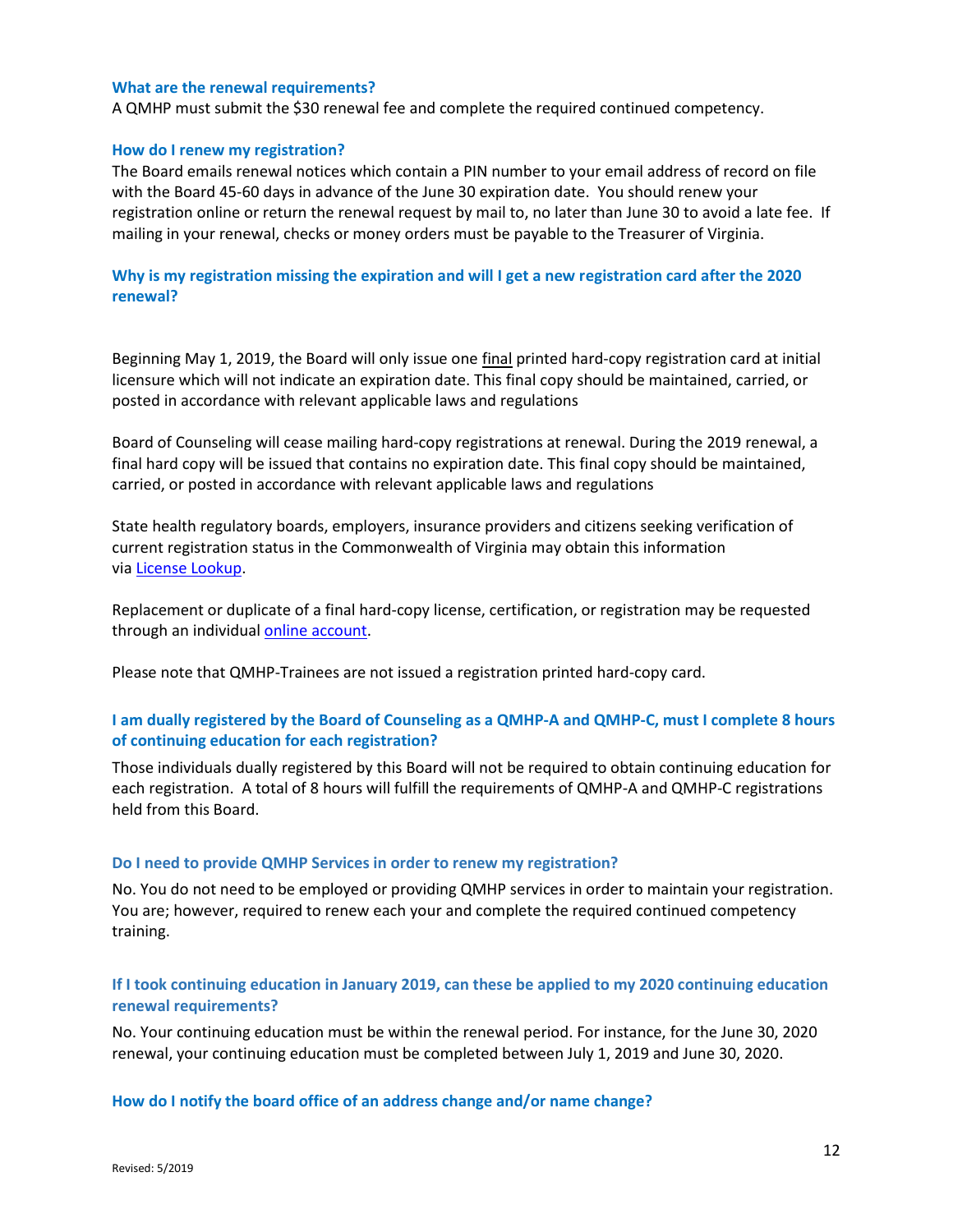Address changes must be made online through the [Online Licensing](https://www.dhp.virginia.gov/mylicense/renewalintro.asp) website.

QMHP-A, QMHP-C or QMHP-Trainees may submit a name change in writing using the [Name/Address](https://www.dhp.virginia.gov/counseling/counseling_forms.htm)  [Change Form.](https://www.dhp.virginia.gov/counseling/counseling_forms.htm) All name changes must be accompanied by a marriage license, divorce decree, or court order.

Any change in the address of record or the public address, if different from the address of record, shall be furnished to the board within 60 days of such change in accordance with the Regulations Governing the Registration of Qualified Mental Health Professionals.

### **What is my address of record?**

Section 54.1-2400.02.B of the Code of Virginia requires the Department of Health Professions (DHP) to collect an official address of record from each health professional to be used by DHP for agency purposes. The Code also requires DHP to provide an opportunity for a health professional to provide a second address for the purpose of public dissemination. If there is no second (public) address provided, the official address of record will be used as the public address for the purpose of public dissemination. If the health professional would prefer that his/her address of record remain confidential, then an alternative public address must be provided to DHP. (Note: the License Lookup feature on the DHP public website does not contain the full address. However, public addresses are available by contacting Virginia Interactive Premium Service or the Board.) An individual is not required to submit a place of residence for either the official address of record or the public address. A post office box or a practice location is acceptable.

Changes to either address may be made at the time of renewal or at any time by written notification to the Board. Changes to the address of record may also be made at any time by accessing your licensure information through the online system. Any change that is made to one of the addresses does not automatically update the other address. Address information should be kept current for the address of record and the public address (if different from the address of record) at all times.

### **What happens if I fail to renew my registration by the required renewal date?**

If no payment is received by your expiration date, the registration status will automatically be reflected as EXPIRED. Renewals submitted after the expiration date and within one year will be required to pay a late fee. If you fail to renewal your registration within one year of the expiration date, then you will be required apply for reinstatement, pay reinstatement fee and provide evidence of completion of 20 hours of continuing education consistent with the requirements in 18VAC115-80-80.

### **Is there a "grace period" if I do not renew my registration by the 30th of June of the renewal year?** No

### **Can I renew early?**

A registration can only be updated within 60 days prior to the expiration date. Early renewal for military deployment may be considered by call (804) 367-3053.

### **What are the continued competency requirements for renewal of registration?**

A QMHP must complete a minimum of 8 contact hours of continuing education for each annual registration renewal. A minimum of one of these hours shall be in ethics.

**Can my agency provide me with continuing education training to meet the renewal requirements?**